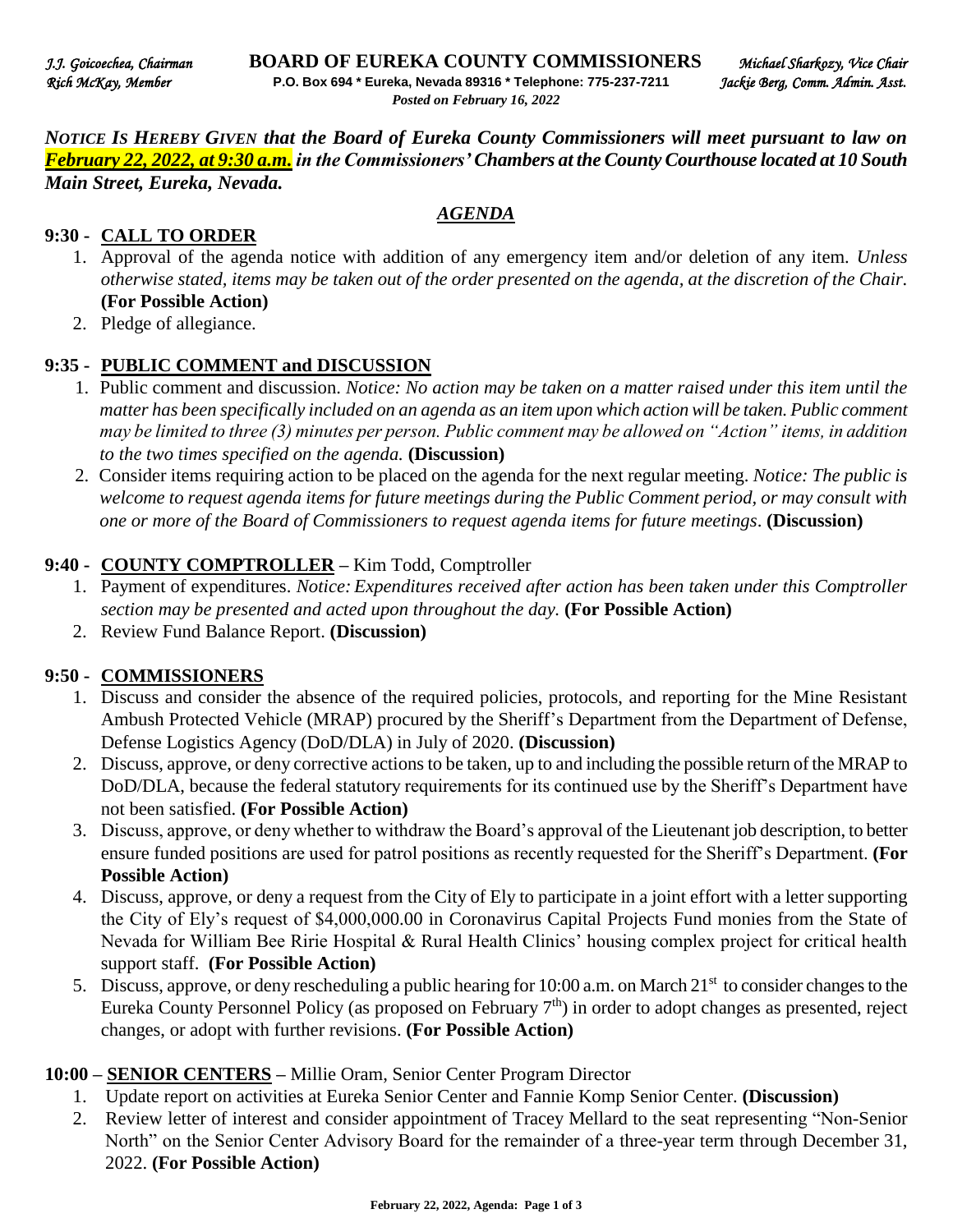## **10:00 – SENIOR CENTERS** *– (continued)*

- 3. Discuss, approve, or deny ratifying grant application to Nevada Aging & Disability Services Division for Transportation Services Subaward Grant #07-000-57-NX-22 in the amount of \$29,577.00. **(For Possible Action)**
- 4. Discuss, approve, or deny ratifying Notification of Grant Subaward from Nevada Aging & Disability Services Division for Nutrition Grant #07-000-57-NX-22 in the amount of \$1,655.00, with no match required. **(For Possible Action)**

### **10:10 - AMBULANCE & EMS –** Kenny Sanders, EMS Director

- 1. Update report on ambulance and emergency services. **(Discussion)**
- **10:15 – NEVADA DEPARTMENT OF TRANSPORTATION** Robert Thran, Supervisor III, Assoc. Engineer
	- 1. Presentation of information pertaining to an overnight closure of a portion of I-80 scheduled for June 2022. *The I-80 closure is part of NDOT Contract 3849 and necessary to demolish and replace the bridge over I-80 at Emigrant Pass, and the presentation will be presented to surrounding cities and counties that may be impacted by what is anticipated to be a one-night interstate closure.* **(Discussion)**

## **10:35 – DISTRICT ATTORNEY –** Ted Beutel, District Attorney

1. Discuss, approve, or deny authorizing the District Attorney's Office to spend not more than \$5,000.00 to begin the process of replacing the current case management software system. **(For Possible Action)**

### **10:40 - TREASURER –** Pernecia Johnson, Treasurer

- 1. Review Treasurer's Report for January 2022. **(Discussion)**
- **10:45 - SHERIFF –** Jesse Watts, Sheriff
	- 1. Discuss, approve, or deny reallocation of certain Sheriff's Office positions in the budget for Fiscal Year 2023; the positions are currently budgeted in Fiscal Year 2022 and some are filled while others remain vacant. **(For Possible Action)**

### **10:50 – NORTH END ACTIVITY FUND –** Marcial Evertsen

1. Discuss, approve, or deny request from Marcial Evertsen for a donation of \$800.00 from the North End Activity Fund (010-071-53010-018) to purchase supplies for the Annual Easter Egg Hunt in Crescent Valley on April 16<sup>th</sup> and, if approved, issue the check to Marcial Evertsen. **(For Possible Action)** 

### **10:55 – BEOWAWE LIBRARY BUILDING –** Tracey Mellard, Beowawe resident

1. Consider request from citizen to open the Beowawe Library as a community meeting place for residents of Beowawe, and consider feasibility of requesting that it be designated as a historical building on the Nevada State Registry. **(For Possible Action)** 

### **11:00 – NORTHERN NEVADA EMS CONSORTIUM –** Rusty Bahr, Member

- 1. Update on NNEMSC emergency medical services and efforts to build better EMS systems in rural Nevada. **(Discussion)**
- 2. Consider request from NNEMSC, a Nevada nonprofit organization, for a donation of \$5,000.00 in the current fiscal year, along with a request to budget a donation of \$5,000.00 in Fiscal Year 2023. **(For Possible Action)**

### **11:10 - COUNTY FACILITIES –** Joyce Jeppesen, Asst. Public Works Director-Admin.

- 1. Report on activities and projects at County managed facilities. **(Discussion)**
- 2. Discuss, approve, or deny Airport Hangar Lease Agreements (overnight and longer term), and all matters properly relating thereto. **(For Possible Action)**
- 3. Discuss and provide direction regarding the next issue of *Plain Talk* newsletter, including suggestions for articles/content and schedule for publication. **(For Possible Action)**